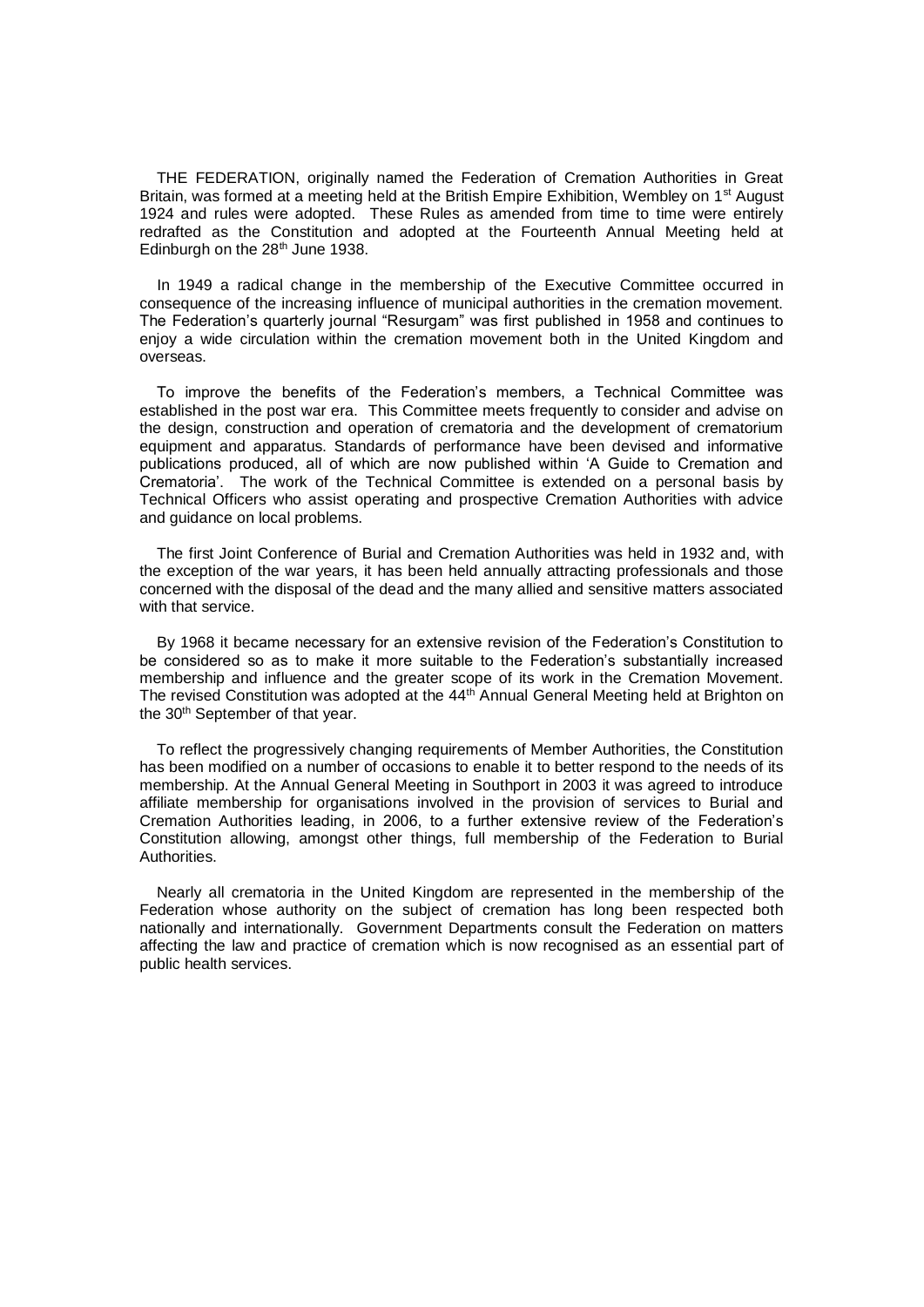# **CONSTITUTION**

| <b>Name</b>        | 1.  | NAME OF THE FEDERATION                                                                                                                                                                                                                                                                                                                                             |
|--------------------|-----|--------------------------------------------------------------------------------------------------------------------------------------------------------------------------------------------------------------------------------------------------------------------------------------------------------------------------------------------------------------------|
|                    |     | The name of the Federation is THE FEDERATION OF BURIAL AND<br><b>CREMATION AUTHORITIES</b>                                                                                                                                                                                                                                                                         |
| <b>Definitions</b> | 2.  | <b>DEFINITIONS</b>                                                                                                                                                                                                                                                                                                                                                 |
|                    |     | In this Constitution the following words and phrases have the meaning<br>ascribed to them in this Clause:                                                                                                                                                                                                                                                          |
|                    | (a) | "burial authority" (and its plural form) means a local authority (including a<br>parish, town or community council or meeting) which is a burial authority and<br>includes a joint committee or board constituted from a number of local<br>authorities and shall also include any organisation which carries out<br>the same functions as such local authorities. |
|                    | (b) | "cremation authority" (and its plural form) means a local authority as defined<br>by Section 2 of the Cremation Act 1902 and any organisation which<br>carries out the same functions as cremation authorities.                                                                                                                                                    |
|                    | (c) | "the service" means all aspects of, and services related to, the disposal of<br>human remains by lawful means.                                                                                                                                                                                                                                                     |
|                    | (d) | "clause" means a numbered clause in the Constitution.                                                                                                                                                                                                                                                                                                              |
| <b>Objects</b>     | 3.  | <b>OBJECTS</b>                                                                                                                                                                                                                                                                                                                                                     |
|                    |     | The objects for which the Federation is established are as follows:                                                                                                                                                                                                                                                                                                |
|                    | (a) | To promote and foster a high sense of the importance of the practice of<br>burial and cremation of human remains and to encourage a high degree of<br>efficiency and integrity amongst those engaged therein and ensure their<br>mutual co-operation in all matters affecting this aspect of public service.                                                       |
|                    | (b) | To provide opportunities and facilities for the discussion of questions which<br>may arise from time to time as to the establishment and functions of<br>cemeteries and crematoria and matters related thereto.                                                                                                                                                    |
|                    | (c) | To prepare and circulate or otherwise publish informative literature<br>concerning the procedure and practice of burial and cremation and generally<br>on the subject.                                                                                                                                                                                             |
|                    | (d) | To provide training for those involved with the disposal of human remains in<br>order to improve levels of competence and compliance with statutory<br>requirements.                                                                                                                                                                                               |
|                    | (e) | To represent its members at Government level and through consultation<br>influence Regulatory Authorities on matters affecting the law and practice<br>relating to the disposal of human remains.                                                                                                                                                                  |
|                    | (f) | To take such action as may be necessary or advisable to develop, promote<br>and protect the common interests of the Members.                                                                                                                                                                                                                                       |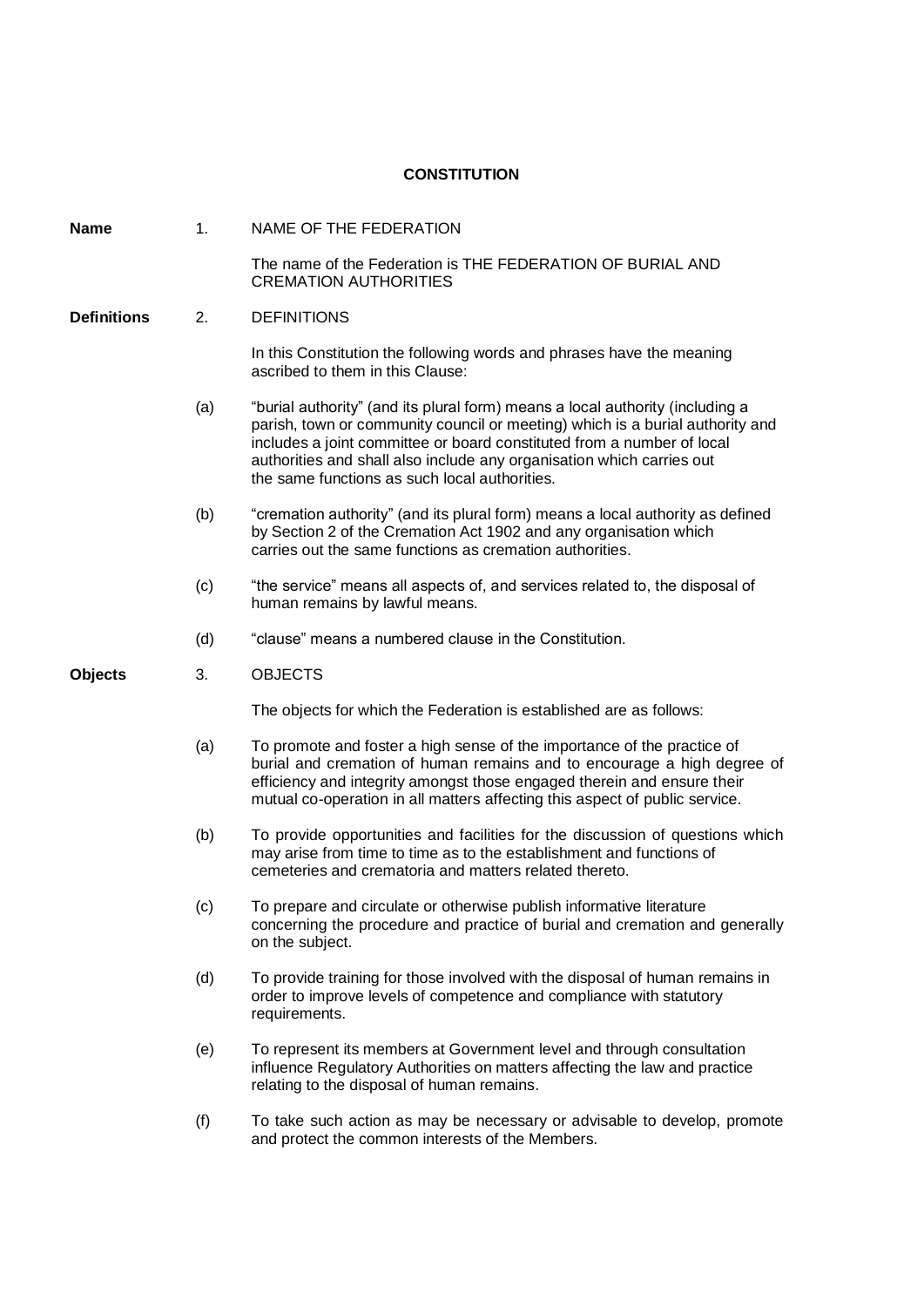(g) To do all such lawful things, whether in co-operation with any other Organisation-British or International-or otherwise as are incidental or conducive to the attainment of the above objects or any of them.

#### **Membership** 4. MEMBERSHIP

Membership of the Federation shall consist of three classes as follows:

- (a) MEMBERS, who shall be operating Burial and or Cremation Authorities, admitted upon application to and elected by the Executive Committee on payment of the subscription defined in Clause 12.
- (b) ASSOCIATE MEMBERS, that is to say, prospective Burial and or Cremation Authorities admitted to Associate Membership upon application to and election by the Executive Committee on payment of the subscription defined in Clause 12. Local Authorities which are members of Joint Boards or Joint Committees shall be eligible for Associate Membership until the Joint Board or Joint Committee commences to operate a cemetery or crematorium.
- (c) AFFILIATE MEMBERS, that is to say organisations which are involved in the provision of services to Burial and or Cremation Authorities, admitted upon application to and election by the Executive Committee at its discretion and on payment of the subscription defined in Clause 12.

Upon admission of a Burial and or Cremation Authority, Joint Board or Joint Committee to membership, the Member shall be issued with a Certificate of Membership under the hand of the President of the Federation and the Secretary. This Certificate shall remain the property of the Federation and shall be surrendered to the Federation upon the Burial and or Cremation Authority, Joint Board or Joint Committee ceasing to be a member of the Federation.

The election to, acceptance of and continuation of Membership of the Federation shall be deemed to be conditional upon adherence by each Member to the appropriate Code of Practice of the Federation. Membership may be terminated for infraction of requirements set out in the Constitution.

For the representation of Members and Associate or Affiliate Members at General Meetings each Member shall be entitled to appoint two representatives, and each Associate Member one representative.

**Meetings**

**Meetings**

**General** 5. GENERAL MEETINGS

A General Meeting of the Federation shall be comprised of the representatives appointed under Clause 4 hereof. A General Meeting shall be held once in each year to transact the ordinary business of the Federation and to elect the Executive Committee, and at such times as may be considered necessary by the Executive Committee, or on receipt of a requisition signed on behalf of at least one-third of the Members.

#### **Notice of** 6. NOTICE OF MEETINGS

Not less than twenty-eight days' notice of General Meetings shall be given by the Secretary to all Members.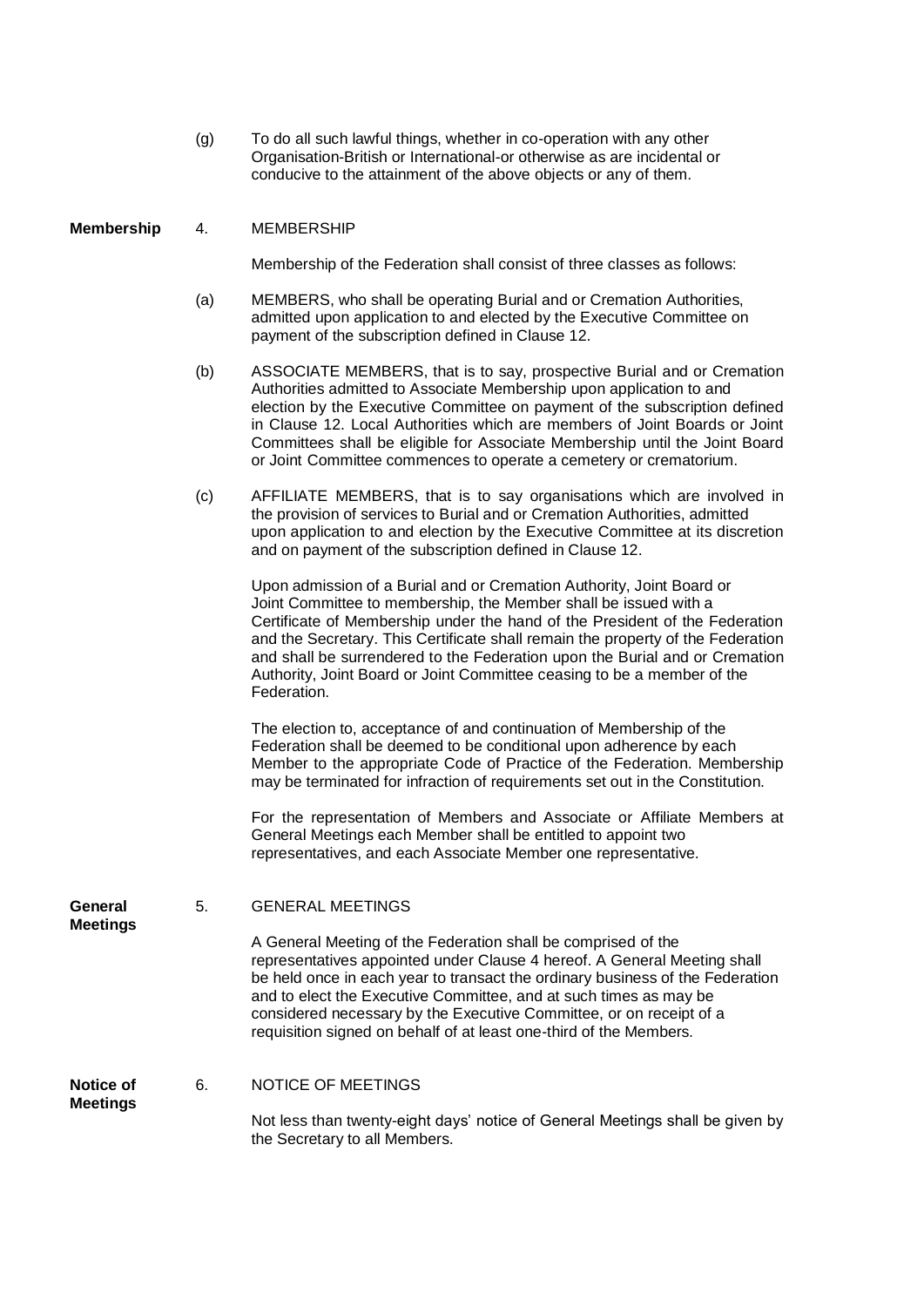# **Committee**

## **Executive** 7. THE EXECUTIVE COMMITTEE

- (a) The Executive Committee shall conduct the business of the Federation and generally manage its affairs in accordance with this Constitution and subject to any directions that may be given by General Meetings. In conducting the business and management of the Federation, the functions of the Executive Committee shall include, but not be limited to, the following:
	- (i) to determine the policy of the Federation.
	- (ii) to set aims, objectives and parameters and approve a work programme for a forthcoming year.
	- (iii) to receive officer reports and monitor programmed achievements.
- (b) The Executive Committee shall at any time consist of not more than twenty persons made up as follows:
	- (i) Eighteen persons (hereinafter referred to as 'the appointed members of the Executive Committee') who shall be elected for a term of three years by and from the representatives appointed under Clause 4 hereof at the Annual General Meeting and of whom in normal course a majority shall be elected members of Municipal Burial and or Cremation Authorities or directors of Proprietary Companies;
	- (ii) One person being an elected member of a Municipal Burial and or Cremation Authority or director of a Proprietary Company (hereinafter referred to as 'the co-opted member of the Executive Committee') who may be co-opted at any time for a term of up to three years by the Executive Committee, who in doing so shall have regard to any need for representation from areas not otherwise adequately represented or in which special consideration is necessary;
	- (iii) One person being the representative of any Scottish Sub Committee appointed under Clause 14.
	- (iv) Not less than 70% of the Executive Committee shall be appointed to represent Cremation Authorities. The percentage amount shall represent the current trend in the choice of cremation over burial and shall be reviewed from time to time by the Executive Committee to take account of that trend.
- (c) A quorum shall consist of 5 members of the Executive Committee.
- (d) The appointed members of the Executive Committee shall assume office each year at the conclusion of the Annual General Meeting.
- (e) In normal circumstances the Executive Committee shall meet three times per annum to transact the business of the Federation and at such other times as may be necessary as determined by the President or in response to a request made from one third of the membership of the Committee.
- (f) Subject to the exceptions mentioned in Clause 10 (a) one-third or the number nearest one-third, of the appointed members of the Executive Committee shall retire annually. All members so retiring shall be eligible for re-election.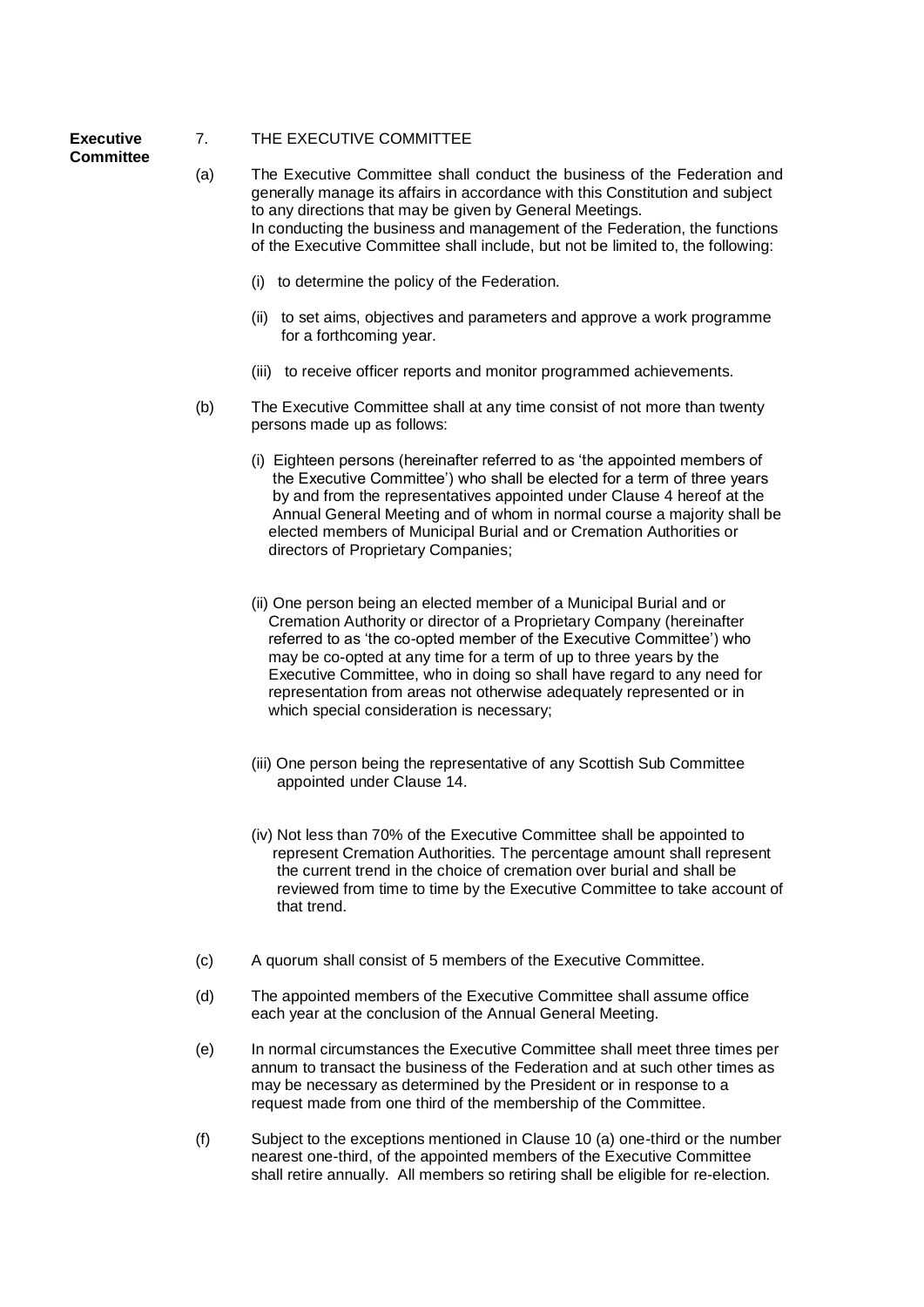- (g) Any member of the Executive Committee who ceases to represent a Member of the Federation may retain office until the conclusion of the next Annual General Meeting when he will retire and will not be eligible for re-election or co-option.
- (h) The Executive Committee shall have the power to appoint such Sub-Committees as it considers necessary for the proper conduct of its business and may delegate to any Sub-Committee such of its powers and functions as it deems necessary for the proper conduct of business of the Sub-Committee.
- (i) Any member or representative of any member may attend meetings of the Executive Committee as an observer and, if so invited by the Chairman of the meeting, may speak on a matter under discussion but may not vote and if requested by The Chairman shall leave whilst the vote is taken. The Executive Committee may make a resolution during the course of any of its meetings that, due to the nature of the matter to be discussed, any part of the meeting shall be held in camera and any observers present shall be excluded from that part of the meeting.

# **Election of** 8. MODE OF ELECTION OF EXECUTIVE COMMITTEE

**Executive** 

- **Committee** (a) Nomination for the re-election of a retiring member or the election of a representative as a member of the Executive Committee may be made in writing by any Member or Associate Member of the Federation, accompanied by the written consent of the nominee to serve if elected, and lodged with the Secretary not less than two calendar months before the date of the Annual General Meeting. Where the number of nominees and the retiring appointed members of the Executive Committee eligible for reelection exceeds the vacancies, then a list of the valid nominations shall be circulated with the agenda for the Annual General Meeting and the Secretary shall issue one numbered ballot paper for each full member. Ballot papers returned to the Secretary at least 7 days before the meeting shall be included in the count for the election. The count shall be conducted by the Chairperson and the Secretary, who shall report the result of the election to the Annual General Meeting. Where the number of nominees and the retiring appointed members of the Executive Committee eligible for re-election does not exceed the vacancies, they shall be declared duly elected by the Chairperson.
	- (b) Only members of the Executive Committee, as defined in Clause 7 hereof, may attend meetings as voting members of the Committee, proxies or deputies not being permitted.
	- (c) Casual vacancies among the appointed members of the Executive Committee may be filled by the Executive Committee and a person appointed to fill any such casual vacancy shall retire from the Committee at the same time as the person whose retirement, death or resignation has caused the vacancy would have been required to retire.
	- (d) No Member of the Federation shall have more than one representative serving on the Executive Committee at any time whether as an appointed member or as a co-opted member of the Executive Committee except in respect of persons serving as Honorary Officers to the Federation.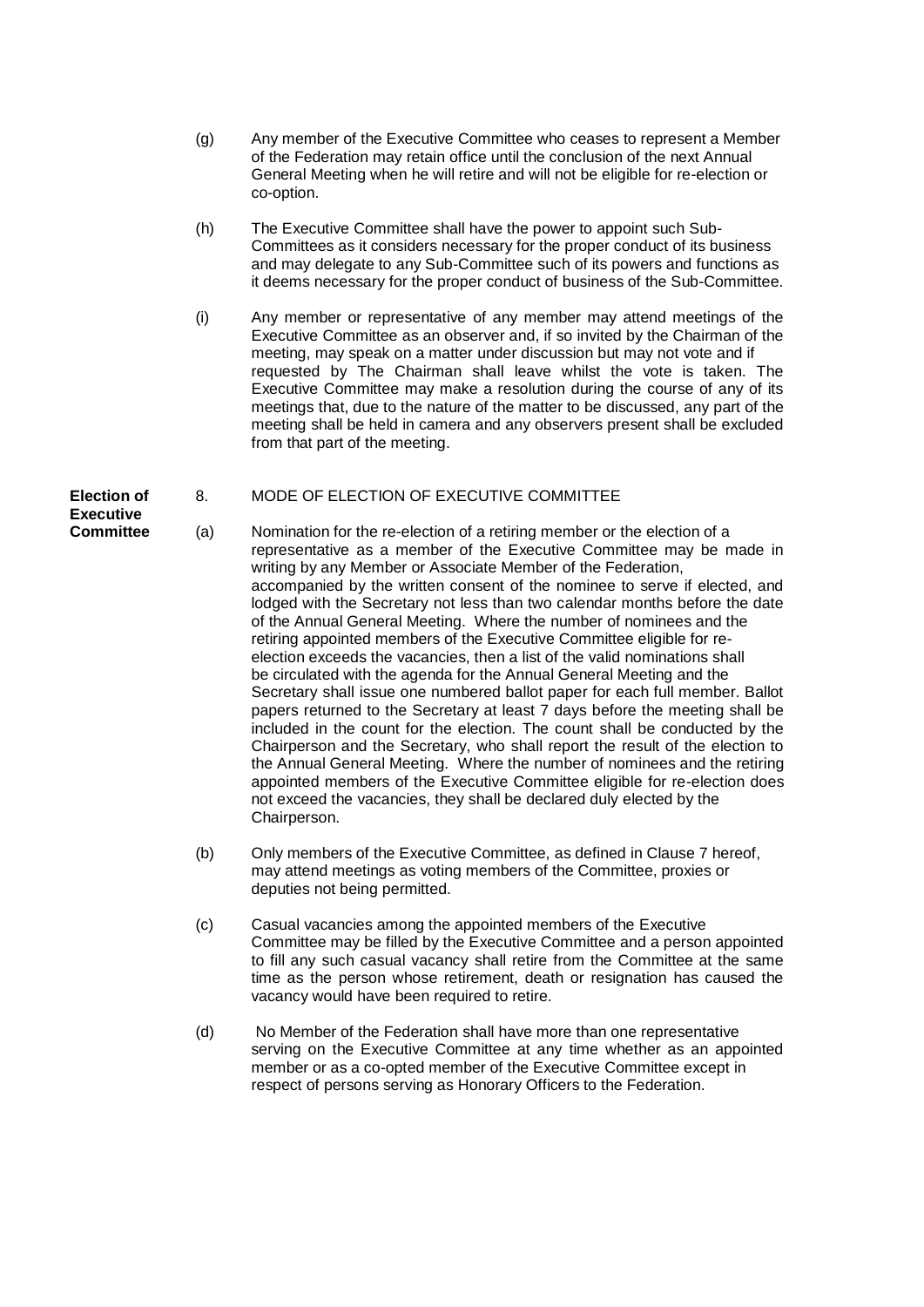# **Voting** 9. VOTING

- (a) At General Meetings each representative of a member and associate member appointed under Clause 4 hereof and present shall have one vote. At meetings of the Executive Committee each member present, as defined in Clause 7 hereof, shall have one vote.
- (b) At General meetings and at meetings of the Executive Committee the Chairperson of the meeting shall have the power to exercise a second or casting vote in the event of an equality in voting.
- (c) Where the Executive Committee deem it appropriate a postal ballot of the membership may be held. Each Member shall be entitled to two postal votes, and each Associate Member one postal vote.

#### **Officers** 10. OFFICERS OF THE FEDERATION

The principal Officers of the Federation shall be the President, the Deputy President, the Secretary, the Honorary Legal Adviser and the Honorary Editor. The functions of these Officers and the conditions of their election or appointment shall be as follows:

(a) The President, or in his absence the Deputy President, shall preside at all meetings of the Executive Committee and at General Meetings. In the absence of both of these Officers, the meeting shall elect a Chairman from amongst those present.

The President and the Deputy President shall be elected by, and from the Executive Committee, and such elections shall be respectively the first and second business of the Executive Committee at its usual meeting immediately prior to the meeting of the Committee normally held on the morning of the Annual General Meeting. Each shall hold office from the conclusion of the Annual General Meeting or within 7 days of that time when a formal induction ceremony of the newly elected President and Deputy President will be held. Each shall be eligible for re-election as President or Deputy President, as the case may be, for a further year, provided that no person shall hold either of the offices of President or Deputy President for a consecutive period of more than three years. At the end of the third year in the office of President or Deputy President the person holding such office shall not be eligible for re-election to such office until the corresponding meeting of the Executive Committee in the next following calendar year.

Neither the President nor the Deputy President shall be required while holding such offices to retire by rotation at Annual General Meetings.

- (b) The Secretary who shall be the Executive Officer of the Federation, shall keep the minutes, books, records and accounts of the Federation, shall conduct the affairs of the Federation under and in accordance with the instructions given to him from time to time by the Executive Committee. The Secretary shall be appointed by the Executive Committee on such terms and conditions as may be mutually agreed between them.
- (c) The Honorary Legal Adviser who shall be appointed by the Executive Committee shall advise the Federation on all legal matters.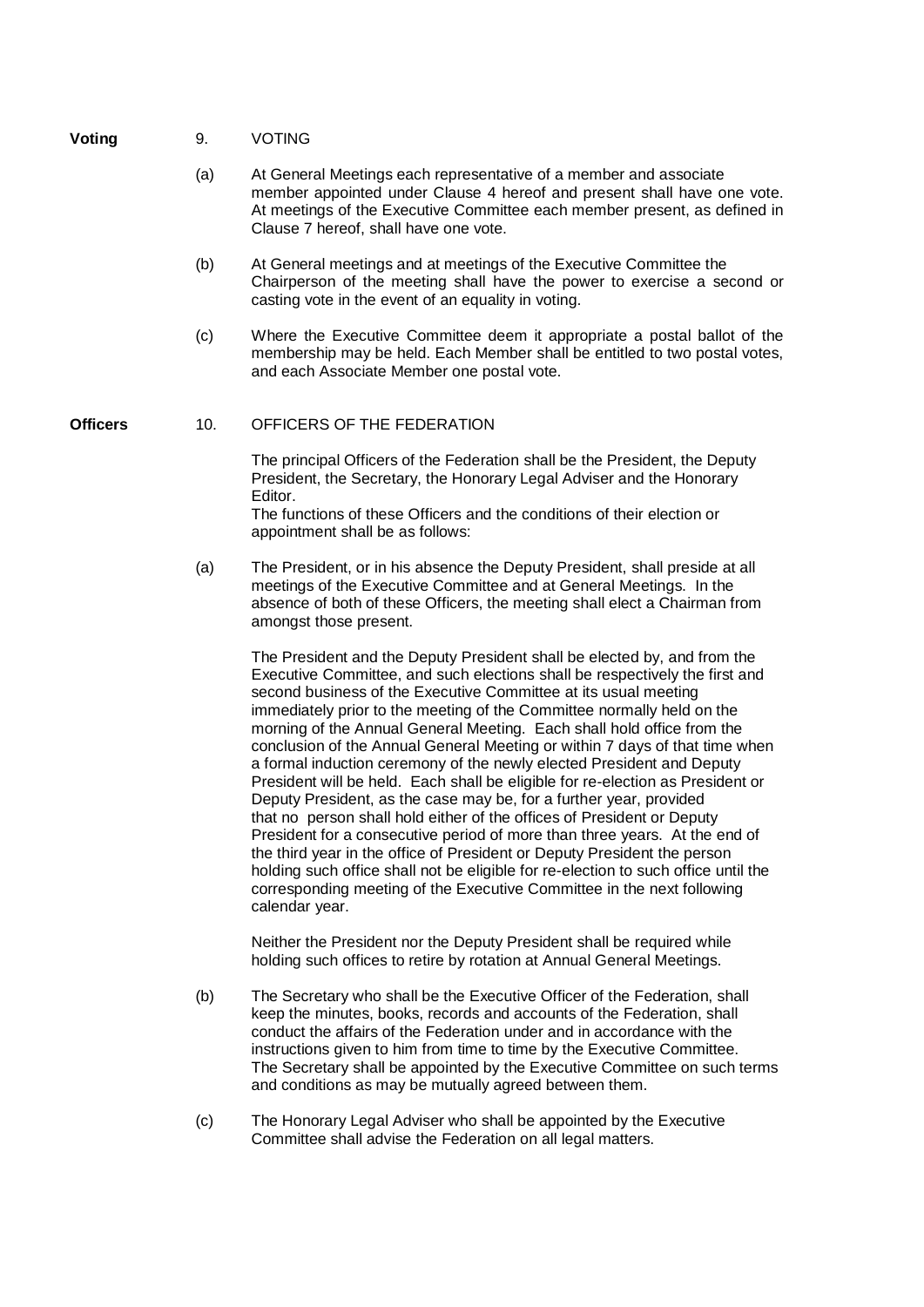- (d) The Honorary Editor who shall be appointed by the Executive Committee shall be responsible for editing the magazine of the Federation.
- (e) The Honorary Legal Adviser and the Honorary Editor shall both be ex officio members of the Executive Committee but shall not be permitted to vote.
- (f) The Executive Committee have the power to appoint such further Officers as may be deemed necessary or advisable.

# **Finance** 11. FINANCE

The administration and control of the funds of the Federation shall be vested in the Executive Committee who may invest or otherwise deal with the same on behalf of the Federation as they, in their discretion, may think fit. An account shall be opened in the name of the Federation with a Bank approved by the Executive Committee

**Subscriptions** 12. SUBSCRIPTIONS

The rates of annual subscription shall be as determined from time to time by the Executive Committee. Subscriptions shall be due on 1<sup>st</sup> January each year and, if any subscription is not paid within six months the membership may cease. The Executive Committee shall be empowered to determine rates for the re-admission of lapsed members

### **Accounts and** 13. ACCOUNTS AND AUDIT

**Audit**

The Executive Committee shall cause true accounts to be kept of all receipts and payments, sales and purchases, and of the assets and liabilities of the Federation. At the Annual General Meeting the Executive Committee shall submit an Income and Expenditure Account and Balance Sheet, duly audited, showing the income and expenditure and the position of the assets and liabilities of the Federation for the preceding financial year ended on 31<sup>st</sup> December.

An Auditor or Auditors who shall be duly qualified as such shall be elected annually at the Annual General Meeting, and shall once in each financial year examine the Accounts and Balance Sheet of the Federation and certify as to the correctness or otherwise thereof.

The Auditor or Auditors shall not be Officers of the Federation, nor in the employ of any Member of the Federation.

**Sub-Committee**

**Scottish** 14. SCOTTISH SUB-COMMITTEE

The Executive Committee may appoint annually representatives of Scottish Members of the Federation (whether Members or Associate Members) to act as a Scottish Sub-Committee, each of such representatives having been nominated by a Scottish Member of the Federation. The Scottish Sub-Committee shall appoint annually one of its members who shall be in all respects a full member of the Executive Committee.

The Scottish Sub-Committee shall primarily concern themselves with the development of and problems connected with the disposal of the dead in Scotland, raise such funds from among its own members as may be necessary to carry out its functions and control its finances and keep proper books of accounts.